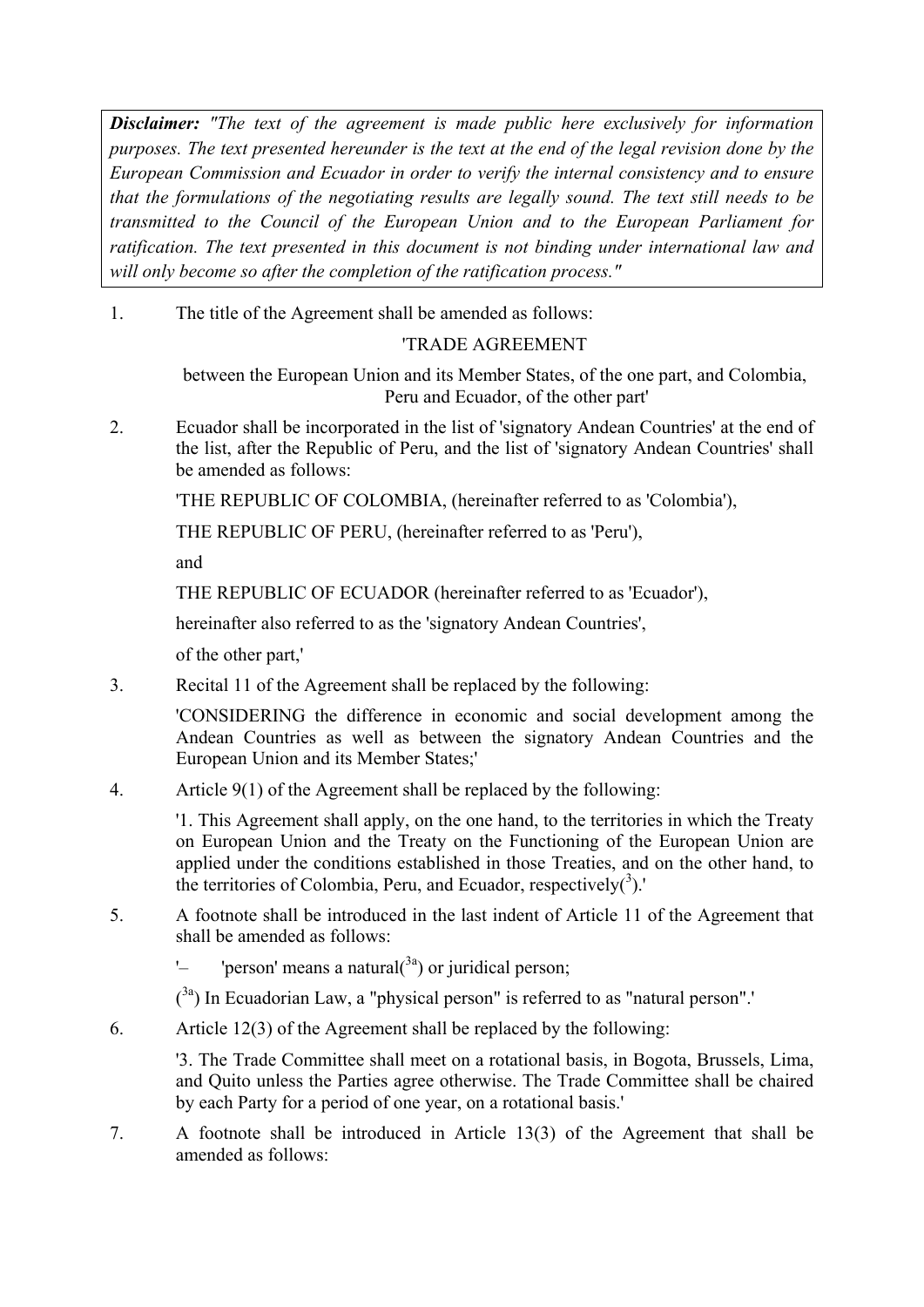'3. The Trade Committee may examine the impact of this Agreement on the micro, small and medium-sized enterprises (hereinafter referred to as 'Micro and SMEs') of the Parties( $4a$ ), including any resulting benefits.

 $(4a)$  In the case of Ecuador, this examination may include the impact on the Actores de la Economía Popular y Solidaria (AEPYS) (Popular and Solidarity Economy Stakeholders).'

8. Article 30(a) of the Agreement shall be replaced by the following:

'(a) Colombia and Ecuador may apply the Andean Price Band System established in Decision 371 of the Andean Community and its modifications, or subsequent systems for agricultural goods covered by such Decision;'

## 9. Article 41 of the Agreement shall be replaced by the following:

'For the purpose of this Section,

- 'investigating authority' means:
	- (a) with respect to Colombia, the Ministry of Trade, Industry and Tourism, or its successor;
	- (b) with respect to Peru, the National Institute for the Defense of Competition and Protection of Intellectual Property, or its successor;
	- (c) with respect to Ecuador, the Ministry of Foreign Trade, or its successor; and
	- (d) with respect to the EU Party, the European Commission.'
- 10. Article 46 of the Agreement shall be replaced by the following:

'For the purposes of this Section, 'investigating authority' means:

- (a) with respect to Colombia, the Ministry of Trade, Industry and Tourism, or its successor;
- (b) with respect to Peru, the National Institute for the Defense of Competition and Protection of Intellectual Property;
- (c) with respect to Ecuador, the Ministry of Foreign Trade, or its successor; and
- (d) with respect to the EU Party, the European Commission.'
- 11. A footnote shall be introduced in Article 48(1) of the Agreement that shall be amended as follows:

'1. Notwithstanding Section 2 (Multilateral Safeguard Measures), if as a result of concessions under this Agreement, a product originating in a Party is being imported into the territory of another Party in such increased quantities, in absolute terms or relative to domestic production, and under such conditions as to cause or threaten to cause serious injury to domestic producers<sup>(9a)</sup> of like or directly competitive products, the importing Party may adopt appropriate measures under the conditions and in accordance with the procedures laid down in this Section.

 $(9a)$  For the purposes of this Article, with respect to Ecuador, serious injury or a threat of serious injury to domestic producers will be understood as serious injury or a threat of serious injury in an infant industry.'

12. A footnote shall be introduced in Article 54(2) of the Agreement that shall be amended as follows: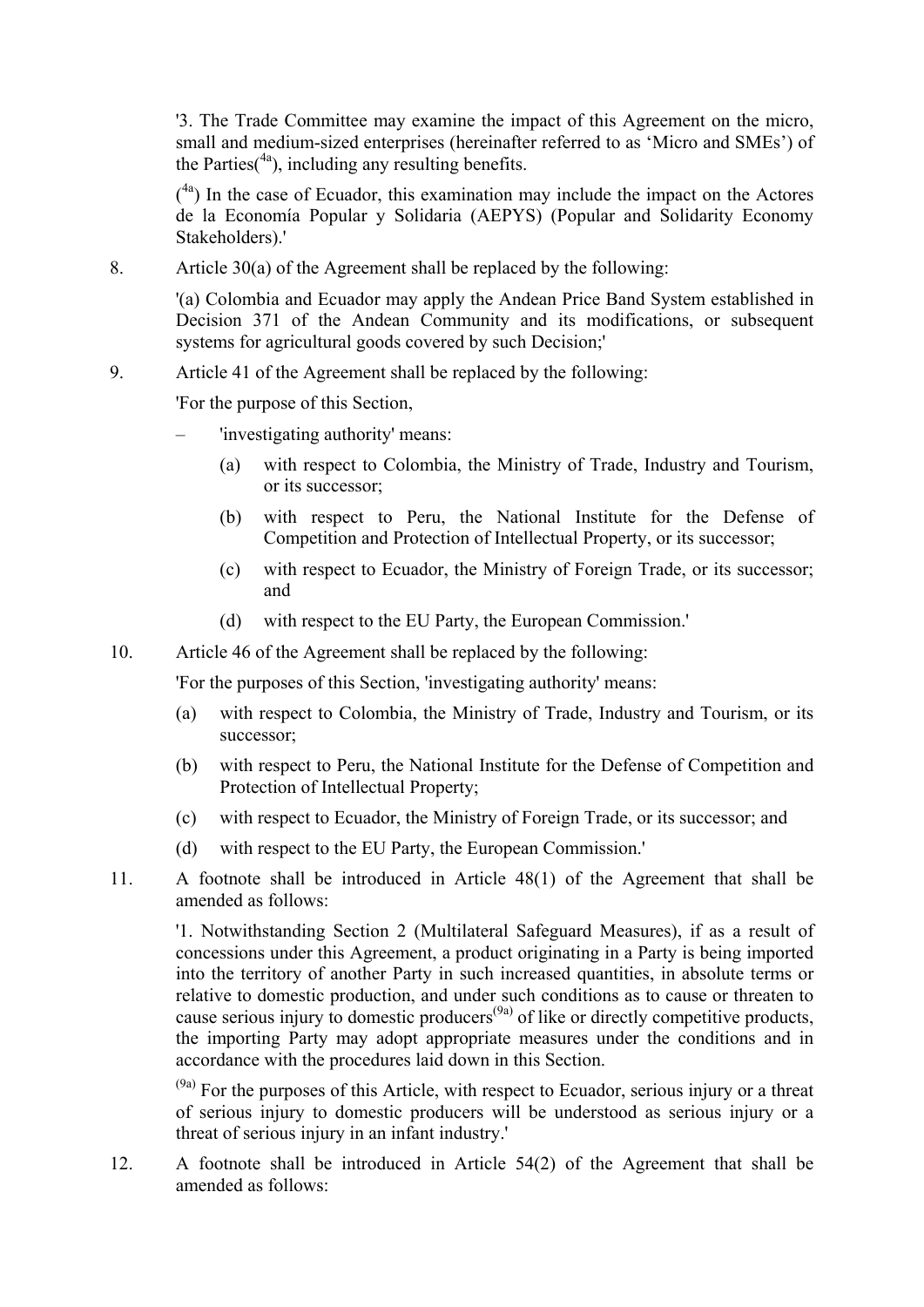'2. If consultations under paragraph 1 do not result in an agreement on compensation within 30 days of the offer to consult, and the importing Party decides to extend the safeguard measure, the Party whose products are subject to the safeguard measure may suspend the application of substantially equivalent concessions to the trade of the Party extending the measure.  $(10a)$ 

 $(10a)$  With respect to Ecuador, the compensation in the form of concessions or suspension of substantially equivalent concessions shall take place only after three years of the imposition of the bilateral safeguard measure.'

## 13. Article 57 of the Agreement shall be replaced by the following:

'For the purpose of this Section, 'competent authority' means:

- (a) for Colombia, the Ministry of Trade, Industry and Tourism, or its successor;
- (b) for Peru, the Ministry of Foreign Trade and Tourism, or its successor;
- (c) for Ecuador, the Ministry of Foreign Trade, or its successor; and
- (d) for the EU Party, the European Commission.'
- 14. Article 70 of the Agreement shall be replaced by the following:

'1. The provisions of Article 59, subparagraph 2 (f), and Article 60 shall apply to Peru two years after the entry into force of this Agreement.

2. The provisions of Article 60 (Advance Rulings), with the exception of advance rulings on tariff classification, and Article 62 (Authorised Economic Operator) shall apply to Ecuador two years after the entry into force of this Agreement.'

15. A footnote shall be introduced in letter (a) of Article 78(1) of the Agreement that shall be amended as follows:

'(a) on acceptance of a declaration of conformity from the Supplier $(11a)$ :

 $(1)$ <sup>11a</sup>) Ecuador shall recognise a self-declaration from the supplier that the product conforms to the technical regulations of the European Union as sufficient proof of conformity with Ecuadorian technical regulations. This form of recognition shall remain in force until the EU Party and Ecuador agree on an alternative to replace it within the Trade Committee.'

- 16. In Article 113 of the Agreement:
	- (a) The following paragraph is inserted as paragraph (4):

'4. In the sectors for which market access commitments are listed in Annex VII (List of Commitments on Establishment) by Ecuador, and subject to any conditions and qualifications set out therein, Ecuador shall grant to establishments and investors of the EU Party, with respect to all measures affecting establishment, treatment no less favourable than that it accords to its own like establishments and investors.'

- (b) Paragraph (4) becomes a new paragraph (5).
- 17. In Article 120 of the Agreement:
	- (a) The following paragraph is inserted as paragraph (4):

'4. In the sectors where market access commitments are listed in Annex VIII (List of Commitments on Cross-Border Supply of Services) by Ecuador, and subject to any conditions and qualifications set out therein, Ecuador shall grant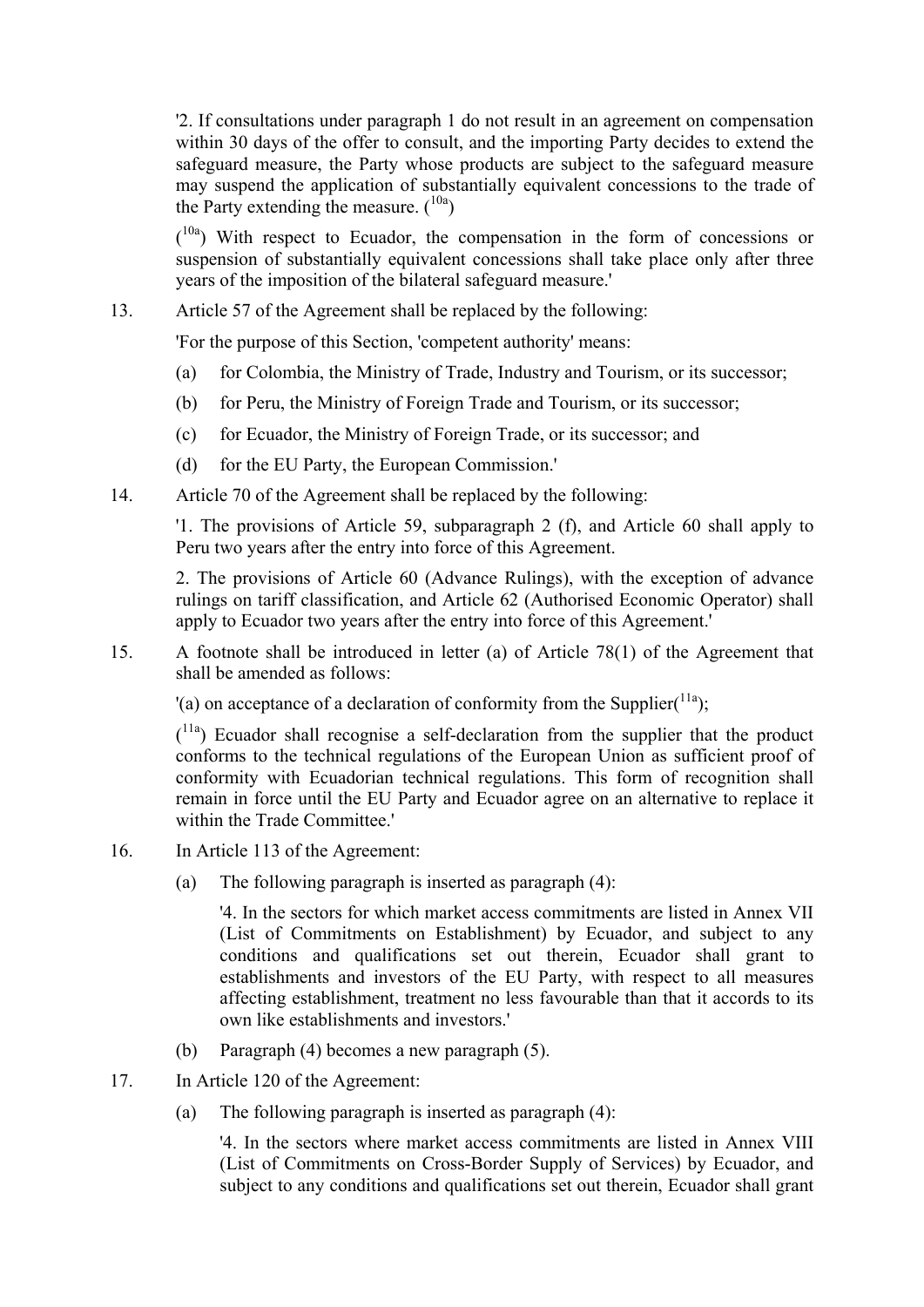to services and service suppliers of the EU Party, with respect to all measures affecting the cross-border supply of services, treatment no less favourable than that it accords to its own like services and service suppliers.'

- (b) Paragraph (4) becomes a new paragraph (5).
- 18. A footnote is introduced in Article 123 (b) of the Agreement that shall be replaced by the following

'(b) "specialists" means persons working within a juridical person who possess uncommon knowledge essential to the activity, research equipment, techniques, processes, procedures or management of the establishment. In assessing such knowledge, account shall be taken not only of knowledge specific to the establishment, but also of whether the person has a high level of qualification referring to a type of work or trade requiring specific technical knowledge, including membership of an accredited profession  $\binom{33a}{3}$ ;

 $(33a)$  The EU Party acknowledges that in Ecuador membership to an accredited profession is not mandatory.'

19. The footnote to Article 124(1) of the Agreement shall be replaced by the following:

 $'(3^5)$  For Colombia and Ecuador, the maximum length of stay for intra-corporate transferees is two years, renewable for an additional year. For Peru, the work contract may be up to three years. However, the length of stay for intra-corporate transferees is up to one year, renewable provided that the conditions which motivated its granting are maintained.'

- 20. In Article 126 of the Agreement:
	- (a) The following paragraph is inserted as paragraph (4):

'4. Ecuador and the EU Party shall allow the supply of services into their territory through presence of natural persons, by contractual services suppliers of the EU Party and Ecuador respectively subject to the conditions specified in paragraph 4 and in Appendix 2 of Annex IX (Reservations Regarding Temporary Presence of Natural Persons for Business Purposes) for each of the following sectors:

- (a) legal advisory services in respect of public international law and foreign law; in the case of the EU Party, European Union law (hereinafter referred to "EU law") shall not be considered as public international law or foreign law;
- (b) accounting, and book-keeping services;
- (c) architectural services;
- (d) urban planning and landscape architectural services;
- (e) engineering services;
- (f) integrated engineering services;
- (g) medical (including psychologists) and dental services;
- (h) veterinary services;
- (i) computer and related services;
- (j) market research and opinion polling;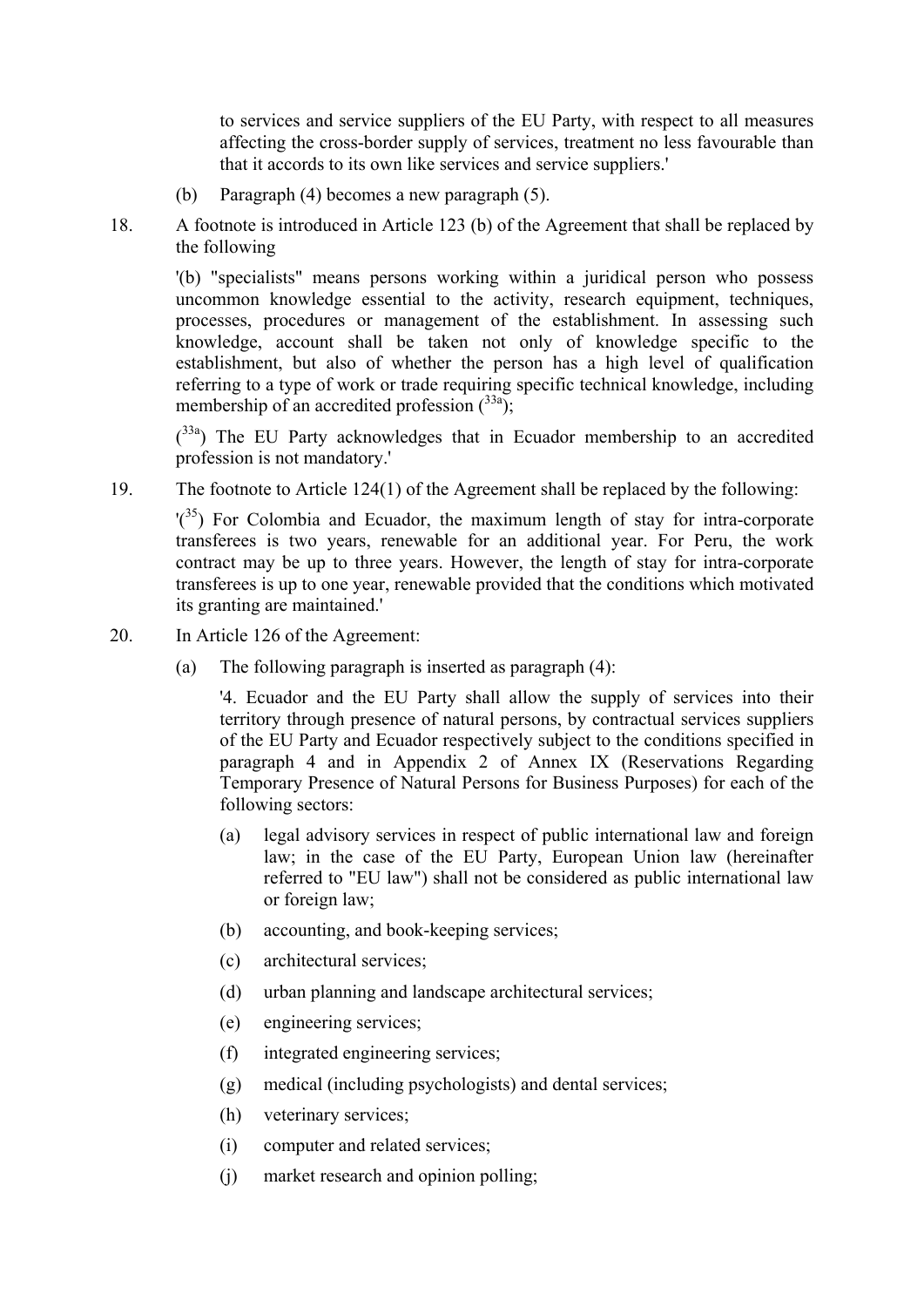- (k) management consulting services;
- (l) services related to management consulting;
- (m) design services;
- (n) chemical engineering, pharmaceutics, and photochemistry;
- (o) services in cosmetics technology;
- (p) specialised services in technology, engineering, marketing and sales for the automotive sector;
- (q) commercial design services and marketing for the fashion textile industry, garments, footwear and articles; and
- (r) maintenance and repair of equipment, including transportation equipment notably in the context of an after-sales or after-lease services contract.'
- (b) Paragraph (4) becomes a new paragraph (5).
- 21. In Article 127 of the Agreement:
	- (a) The following paragraph is inserted as paragraph (4):

'4. Ecuador and the EU Party shall allow the supply of services into their territory by independent professionals of the EU Party and Ecuador respectively through presence of natural persons, subject to the conditions specified in the paragraph 4 and in Appendix 2 of Annex IX (Reservations Regarding Temporary Presence of Natural Persons for Business Purposes) for each of the following sectors:

- (a) Legal advisory services in respect of public international law and foreign law (in the case of the EU Party, "EU law" shall not be considered as public international law or foreign law);
- (b) architectural services;
- (c) engineering services;
- (d) integrated engineering services;
- (e) computer and related services;
- (f) market research and opinion polling;
- (g) management consulting services;
- (h) services related to management consulting; and
- (i) specialised services in technology, engineering, marketing and sales for the automotive sector.'
- (b) Paragraph (4) becomes a new paragraph (5).
- 22. The footnote to Article 128(1) of the Agreement shall be replaced by the following:

 $\binom{39}{3}$  The activities listed under subparagraphs (c) and (d) only apply between Colombia and Ecuador, on the one hand, and the EU Party, on the other hand.'

23. The footnote to Article 137(1) of the Agreement shall be replaced by the following:

 $'({}^{41})$  In Colombia, the official postal operator or concessionary is a juridical person which supplies the universal postal service under a concession contract. The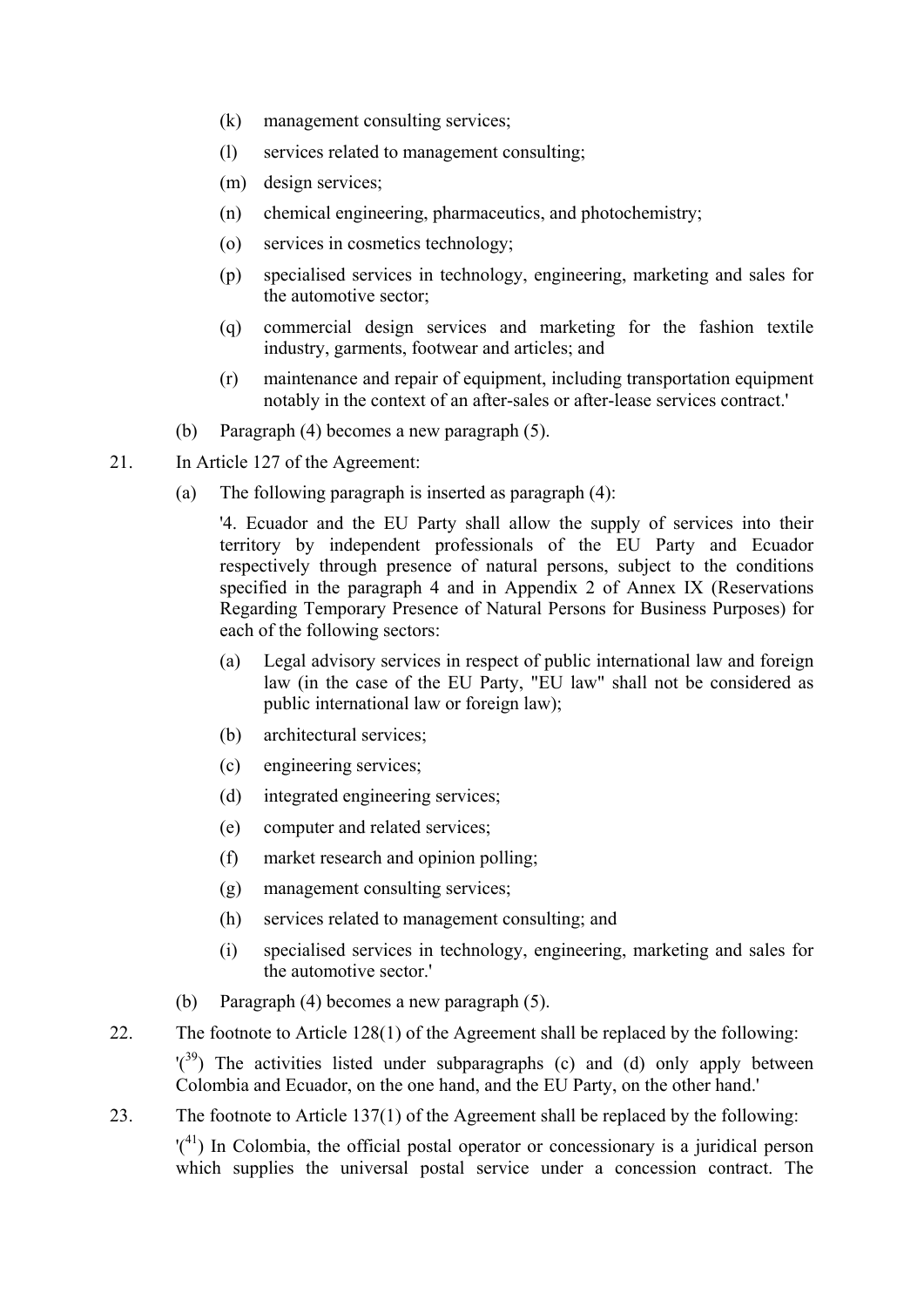remaining postal services are subject to an expedited licensing regime administered by the Ministry of Information and Communications Technology. In Peru, the designated postal operator is a juridical person which under a concession granted by law, and with no exclusivity, has the obligation to supply the postal service in the whole country. The other postal services are subject to a permit regime granted by the Ministry of Transportation and Communications. In Ecuador, the official postal operator supplies universal postal services in the whole country under a license granted by law, and with no exclusivity. The remaining postal services are subject to a permit registration regime administered by the National Postal Agency.'

24 A footnote shall be introduced in Article 139 of the Agreement that shall be amended as follows:

'This Section sets out the principles of the regulatory framework for telecommunications services, other than broadcasting, committed pursuant to Chapters 2 (Establishment), 3 (Cross-Border Supply of Services) and 4 (Temporary Presence of Natural Persons for Business Purposes).  $(44)$   $(45)$   $(45a)$ .

 $(45a)$  Between the EU Party and Ecuador, this Section shall also apply to value added telecommunications services. For greater certainty and for the purposes of this Section and Annex VII (List of Commitments on Establishment) and Annex VIII (List of Commitments on Cross-Border Supply of Services), for Ecuador and the EU Party, 'value added telecommunications services' are telecommunications services for which suppliers 'add value' to the customer's information by enhancing its form or content or by providing for its storage and retrieval.'

25. The footnote to Article 142 of the Agreement shall be replaced by the following:

 $'(4)$ <sup>9</sup>) This Article is not part of the commitments assumed between Peru and the EU Party under this Agreement without prejudice to the domestic legislation of each Party. For Colombia and Ecuador, on the one hand, and the EU Party, on the other hand, this Article shall only apply to telecommunication services that involve the real-time transmission of customer-supplied information between two or more points without any end-to-end change in the form or content of the customer's information.'

26. A footnote shall be introduced in Article 154(1) of the Agreement that shall be amended as follows:

'1. Notwithstanding other provisions of this Title or Title V (Current Payments and Movements of Capital), a Party may adopt or maintain for prudential reasons( $52a$ ), measures such as:

 $(5^{2a})$  The term 'prudential reasons' may include the maintenance of the safety, soundness, integrity or financial responsibility of individual financial service suppliers.'

27. The footnote to Article  $167(1)(e)$  of the Agreement shall be replaced by the following:

 $\binom{55}{5}$  For greater certainty, in the case of Peru and Ecuador, the execution of measures that prevent a monetary transfer through the equitable, non-discriminatory and good faith application of Peruvian and Ecuadorian Laws , respectively, relating to:

- (a) bankruptcy, insolvency, or the protection of the rights of creditors;
- (b) issuing, trading, or dealing in securities, futures, options, or derivatives;
- (c) criminal or penal offences;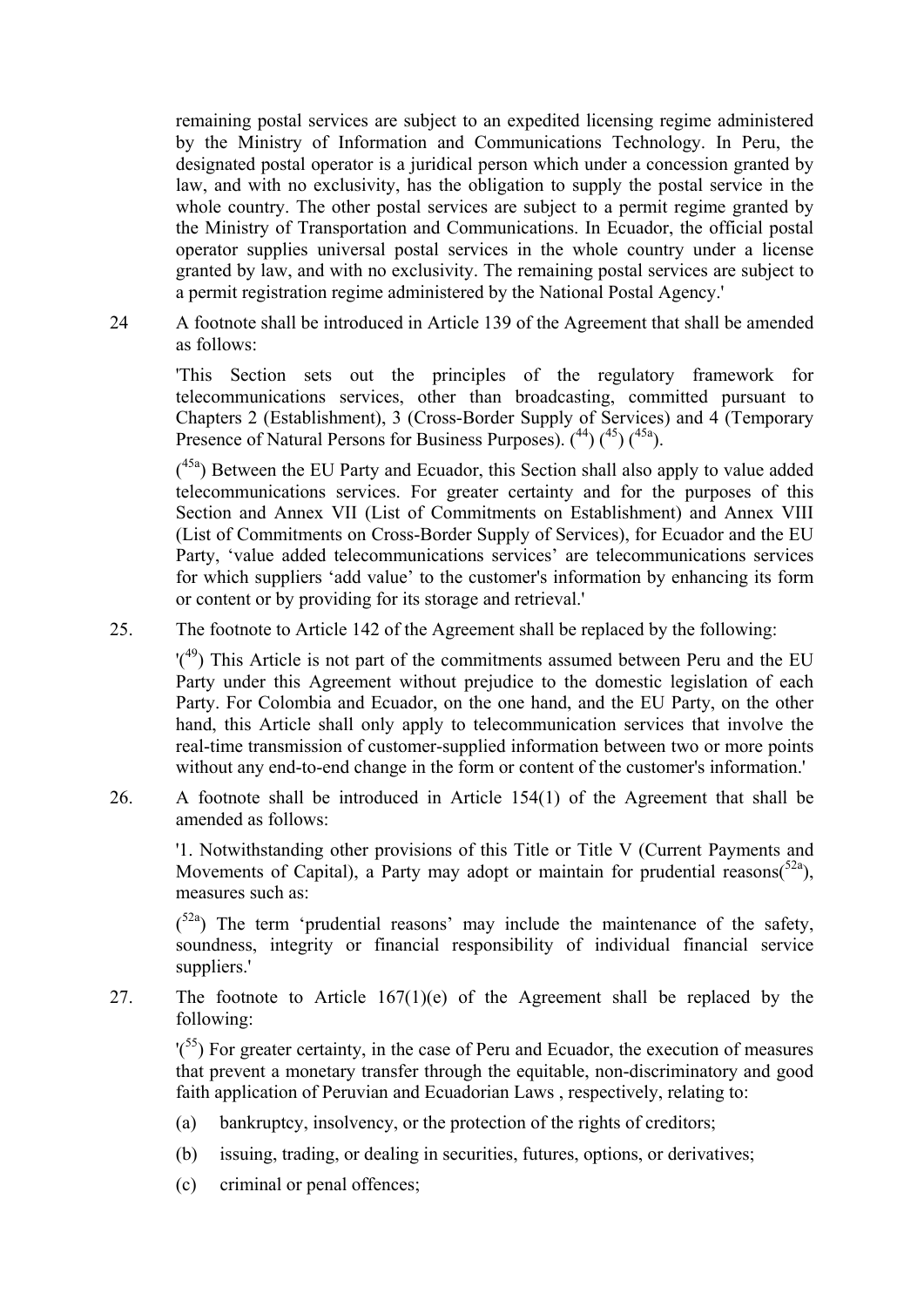- (d) financial reporting or record keeping of transfers when necessary to assist law enforcement or financial regulatory authorities; or
- (e) ensuring compliance with judicial or administrative orders or rulings in judicial or administrative proceedings.'

28. Article 170 of the Agreement shall be replaced by the following:

'1. In the case of Colombia, where, in exceptional circumstances, payments and capital movements cause, or threaten to cause, serious difficulties for the operation of exchange rate policy or monetary policy in Colombia, Colombia may adopt safeguard measures with regard to capital movements for a period not exceeding one year. These safeguard measures may be maintained beyond such period of time for justified reasons when it is necessary to overcome the exceptional circumstances that led to their application. In such event, Colombia shall present in advance to the other Parties the reasons that justify their maintenance.

2. In the case of Peru and the EU Party, where, in exceptional circumstances, payments and capital movements, cause, or threaten to cause, serious difficulties for the operation of exchange rate policy or monetary policy in Peru or in the European Union, Peru or the EU Party may respectively adopt safeguard measures with regard to capital movements for a period not exceeding one year.

3. In the case of Ecuador, where, in exceptional circumstances, payments and capital movements cause, or threaten to cause, serious difficulties to the liquidity of the Ecuadorian economy, Ecuador may adopt safeguard measures with regard to capital movements for a period not exceeding one year. These safeguard measures may be maintained beyond such period of time for justified reasons when it is necessary to overcome the exceptional circumstances that led to their application. In such event, Ecuador shall present in advance to the other Parties the reasons that justify their maintenance.

4. The application of safeguard measures pursuant to paragraph 2 may be extended through their formal reintroduction in case of extremely exceptional circumstances and after having coordinated in advance between the Parties concerned regarding the implementation of any proposed formal reintroduction.

5. Under no circumstance may the measures referred to in paragraphs 1, 2 and 3 be used as a means for commercial protection or for the purpose of protecting a particular industry.

6. A Party adopting or maintaining safeguard measures pursuant to paragraphs 1, 2, 3 or 4 shall promptly inform the other Parties of their relevance and scope, and present, as soon as possible, a schedule for their removal.'

29. Paragraphs (2) and (3) of Article 202 of the Agreement shall be replaced by the following:

'2. The European Union and Colombia shall accede to the Protocol Relating to the Madrid Agreement Concerning the International Registration of Marks adopted at Madrid on 27 June 1989 (hereinafter referred to as the 'Madrid Protocol') within 10 years from the signature of this Agreement. Peru and Ecuador shall make all reasonable efforts to adhere to the Madrid Protocol.

3. The European Union and Peru shall make all reasonable efforts to comply with the Trademark Law Treaty adopted in Geneva on 27 October 1994 (hereinafter referred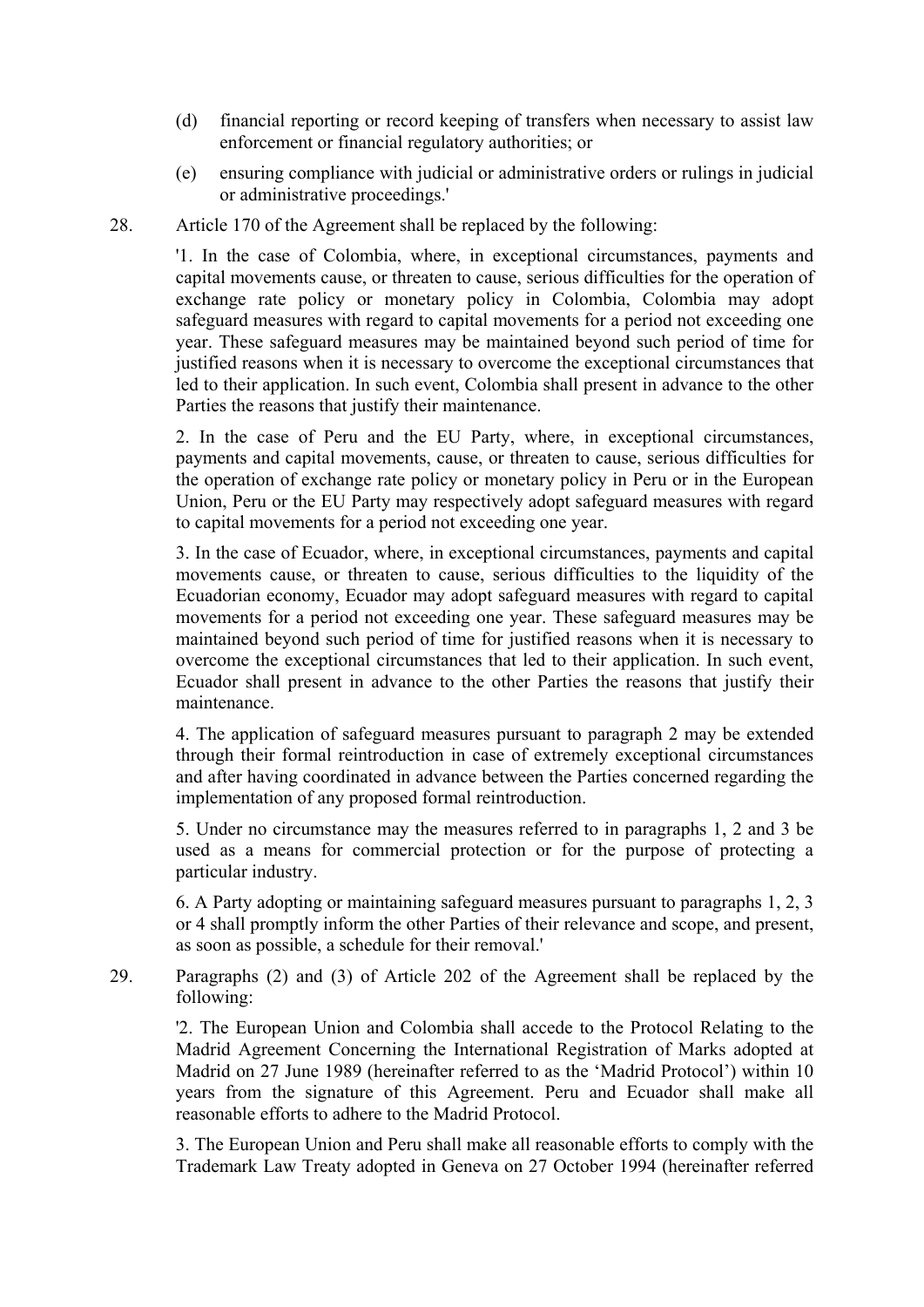to as the 'Trademark Law Treaty'). Colombia and Ecuador shall make all reasonable efforts to adhere to the Trademark Law Treaty.'

- 30. In Article 231 of the Agreement:
	- (a) The footnote to paragraph (1) of Article 231 shall be replaced by the following

 $'(7<sup>2</sup>)$  For Colombia and the EU Party, this protection will include data protection of biological and biotechnology products. For Peru and Ecuador, the protection of the undisclosed information of such products shall be granted against disclosure and the practices that are contrary to honest commercial practices, in accordance with Article 39.2 of the TRIPS Agreement, in absence of specific legislation regarding thereof.'

(b) A new footnote is introduced in paragraph (2) that shall be amended as follows:

'2. According to paragraph 1, and subject to paragraph 4, when a Party requires, as a condition for approving the marketing of pharmaceutical or of agricultural chemical products which contain new chemical entities, the submission of undisclosed test or other data related to safety and efficacy, that Party shall grant an exclusivity period normally of five years from the date of marketing approval in the territory of that Party for pharmaceutical products, and 10 years for agricultural chemical products, period during which a third party may not commercialise a product based on such data, unless he/she presents proof of the explicit consent of the holder of the protected information or his/her own test data $(72a)$ .

 $(7<sup>2a</sup>)$  This provision shall apply with respect to Ecuador five years after the entry into force of this Agreement.'

31. A new footnote is introduced in Article 232 of the Agreement that shall be amended as follows:

'The Parties shall cooperate to promote and ensure the protection of plant varieties based on the International Convention for the Protection of New Varieties of Plants (hereinafter referred to as 'UPOV Convention'), as revised on 19 March 1991( $^{72b}$ ), including the optional exception to the right of the breeder as referred to in Article 15(2) of such Convention.

 $(72b)$  At the moment of signature of this Agreement, the International Convention for the Protection of New Varieties of Plants of 2 December 1961, revised on 23 October 1978, is in force in Ecuador.'

- 32. Article 258(1) of the Agreement shall be replaced by the following:
	- '1. For the purposes of this Title:
		- 'competition laws' means:
			- (a) for the EU Party, Articles 101, 102 and 106 of the Treaty on the Functioning of the European Union, Council Regulation (EC) No 139/2004 of 20 January 2004 on the control of concentrations between undertakings (the EC Merger Regulation), and their implementing regulations and amendments;
			- (b) for Colombia, Ecuador and Peru, the following, as appropriate: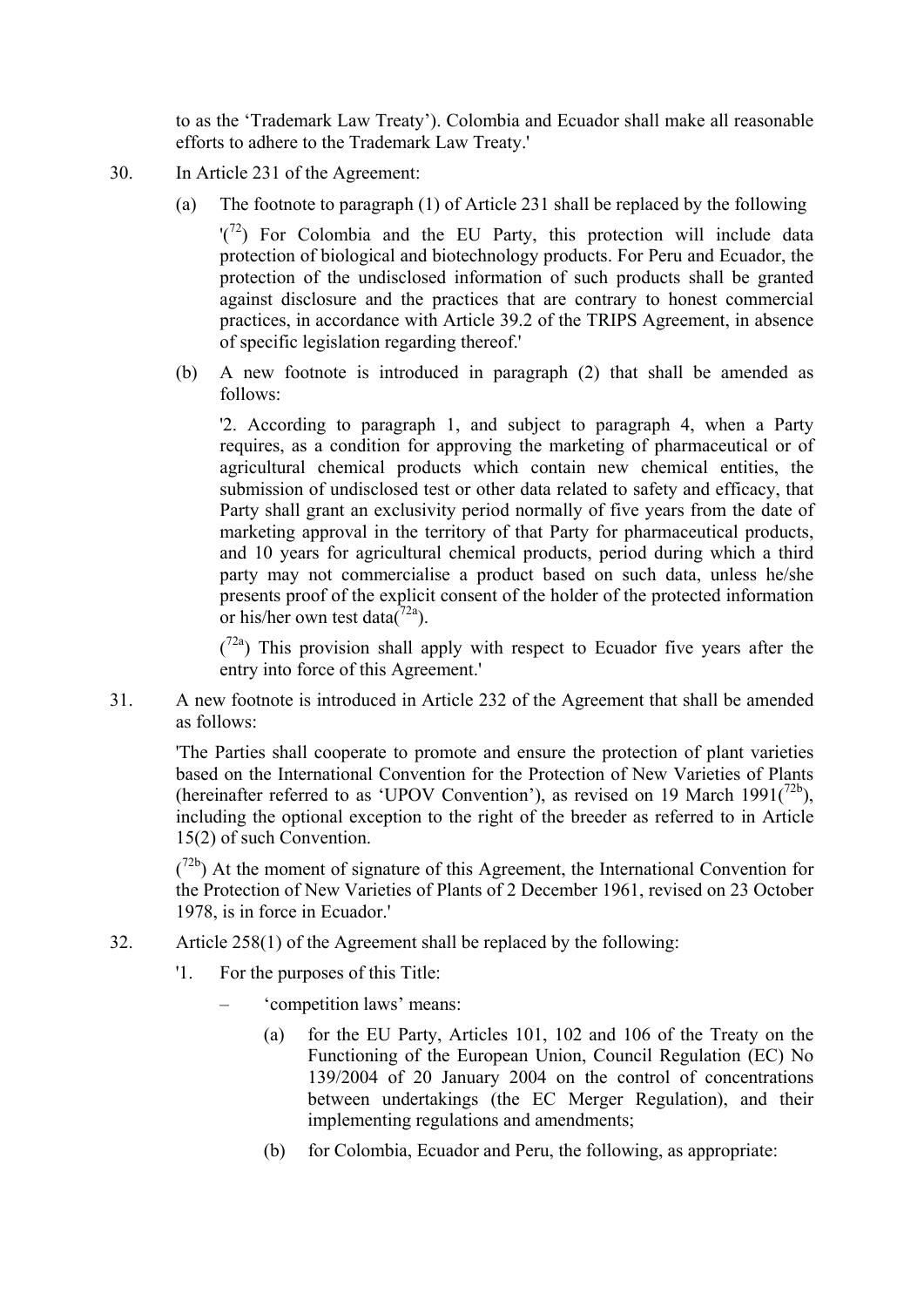- (i) domestic laws related to competition( $7^{6a}$ ) adopted or maintained in compliance with Article 260, and their implementing regulations and amendments; and/or
- (ii) Andean Community legislation applying in Colombia, Ecuador or Peru and its implementing regulations and amendments;
- 'competition authority' and 'competition authorities' mean:
	- (a) for the EU Party, the European Commission; and,
	- (b) for Colombia, Ecuador and Peru, their respective national competition authorities.

 $(76a)$  For Ecuador, Article 336 of the Constitución de la Republica del Ecuador (Constitution of Ecuador) establishing the obligation for the State to ensure transparency and efficiency in the markets and foster competition, and the Ley Orgánica de Regulación y Control del Poder de Mercado (Organic Law on the Regulation and Control of Market Forces).'

33. The footnote to Article 278 of the Agreement shall be replaced by the following:

'(81) Peru and Ecuador interpret this Article against the background of Principle 15 of the Rio Declaration on Environment and Development.'

34. Paragraphs (1) and (4) in Article 304 of the Agreement shall be replaced by the following:

'1. The Trade Committee shall establish at its first meeting a list of 30 individuals who are willing and able to serve as arbitrators. Each Party shall propose five individuals to serve as arbitrators. The Parties shall also select by mutual agreement 10 individuals who are not nationals of any of the Parties, and who shall act as chairperson of the arbitration panel.

….

4. The Trade Committee shall establish, furthermore, additional lists of 15 individuals with sectorial experience on specific subjects covered by this Agreement. To that effect, each Party shall nominate three individuals to serve as arbitrators. The Parties, by mutual agreement, shall select three candidates to chair the arbitration panel who are not nationals of any of the Parties. Each party to the dispute may choose to designate its arbitrator among those proposed by any of the Parties for a sectorial list. When resorting to the selection procedure established in Article 303 paragraph 3, the Chair of the Trade Committee, or his/her delegate, may use a sectorial list upon agreement of the parties to the dispute.'

35. Two footnotes are introduced in letter (d) and (e) of Article 324(2) of the Agreement that shall be amended as follows:

(d) strengthening commercial and institutional capacities in this field, for the implementation of this Agreement( $88a$ ) and making the most of it; and

(e) addressing the needs of cooperation identified in other parts of this  $A$ greement $(88b)$ .

 $(88a)$  Ecuador, underlines that such initiatives should also contribute towards the strengthening of production capacities and towards sustainable economic development of the Parties.